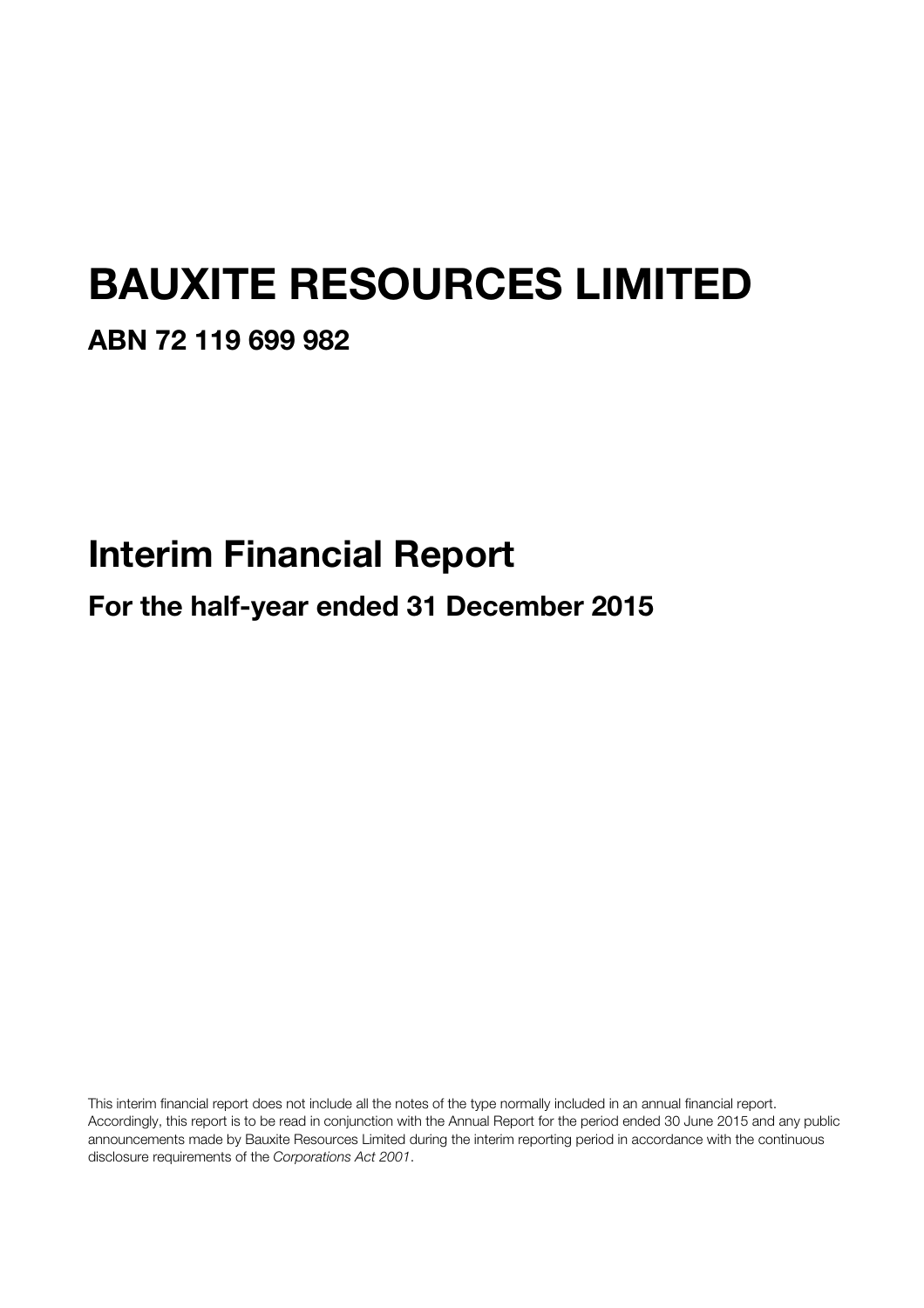## DIRECTORS' REPORT

Your directors submit their report on the consolidated entity (referred to hereafter as the Group) consisting of Bauxite Resources Limited and the entities it controlled at the end of, or during, the half-year ended 31 December 2015.

### DIRECTORS

The names of the Company's directors who held office at the end of the half-year are as follows.

Robert Nash – Non Executive Chairman Neil Lithgow – Non Executive Director

Luke Atkins – Non Executive Director **Zhaozhong Wang – Non Executive Director** Zhaozhong Wang – Non Executive Director

Cunliang Lai – Non Executive Director (resigned 20 January 2016)

### REVIEW OF OPERATIONS

### BUSINESS DIRECTION AND BOARD STRATEGY

During the half year ending 31 December 2015 the Company continued to focus primarily on resolving the issues surrounding the Felicitas Deposit with its Joint Venture Partner Yankuang Resources Pty Ltd (Yankuang). On 21 October 2015 the Company announced it had reached agreement to sell its interests in the Joint Venture to Yankuang. Formal documents were signed on 30 November 2015, with shareholder approval being received on 18 January 2016 and settlement occurring on the 21 January 2016.

The key terms of the transaction were as follows:

- $\triangleright$  The joint ventures with Yankuang were terminated;
- $\triangleright$  Yankuang paid BRL the sum of \$7.15 million for its interests in the assets of the joint ventures, including its shareholding in Bauxite Alumina Joint Ventures Pty Ltd ('BAJV'), and for its interests in the Fortuna bauxite rights;
- BRL has bought back Yankuang's 19,700,000 shares in BRL for the sum of \$1.15 million;
- Yankuang and BAJV will pay BRL a royalty of 0.9% of the FOB price for the first 100 million tonnes of bauxite mined from the Fortuna and Felicitas tenements (approximately 50c/tonne);
- BRL transferred to Yankuang all its interest in the tenements that relate to the joint ventures;
- $\triangleright$  Subject to the agreement of the tenement holder, BRL will assign its rights in the Fortuna bauxite resource to Yankuang and in the event that the Fortuna tenement holder does not agree, then the royalty right referred to above will be reduced to the first 87 million tonnes; and
- $\triangleright$  Yankuang's nominee director will resign from the Board of BRL.

This has had a substantial effect on the Company's cash position and has simplified its operations, with the main exploration focus now on the HD Mining Joint Venture.

The accounts have separately identified the Joint Ventures with Yankuang as discontinuing operations for the current period and the prior year comparatives have been restated.

Bauxite Resources is in a strong financial position with significant cash reserves and no debt. As at 31 December 2015 the Company held \$21.1 million in cash.

Following completion of the Yankuang transaction on 21 January 2016, the company received net proceeds of \$6 million (increasing cash funds to \$27.1 million), and the number of shares on issue were reduced from 234,002,336 to 214,302,336.

The Board is focussed on identifying new oportunities both within and outside the mining industry and will undertake reviews of new projects in the coming months. The Company's current cash burn rate is in the process of being reduced significantly, and the revised budgeted cost of operations will be expected to reduce to less than \$350,000/quarter (before any interest receipts) and all surplus assets will be reviewed and rationalised in an orderly manner as markets allow for reasonable prices to be achieved.

The Board will continue to manage the Company in the best manner in which to maximise returns to shareholders and these may include various capital management initiatives.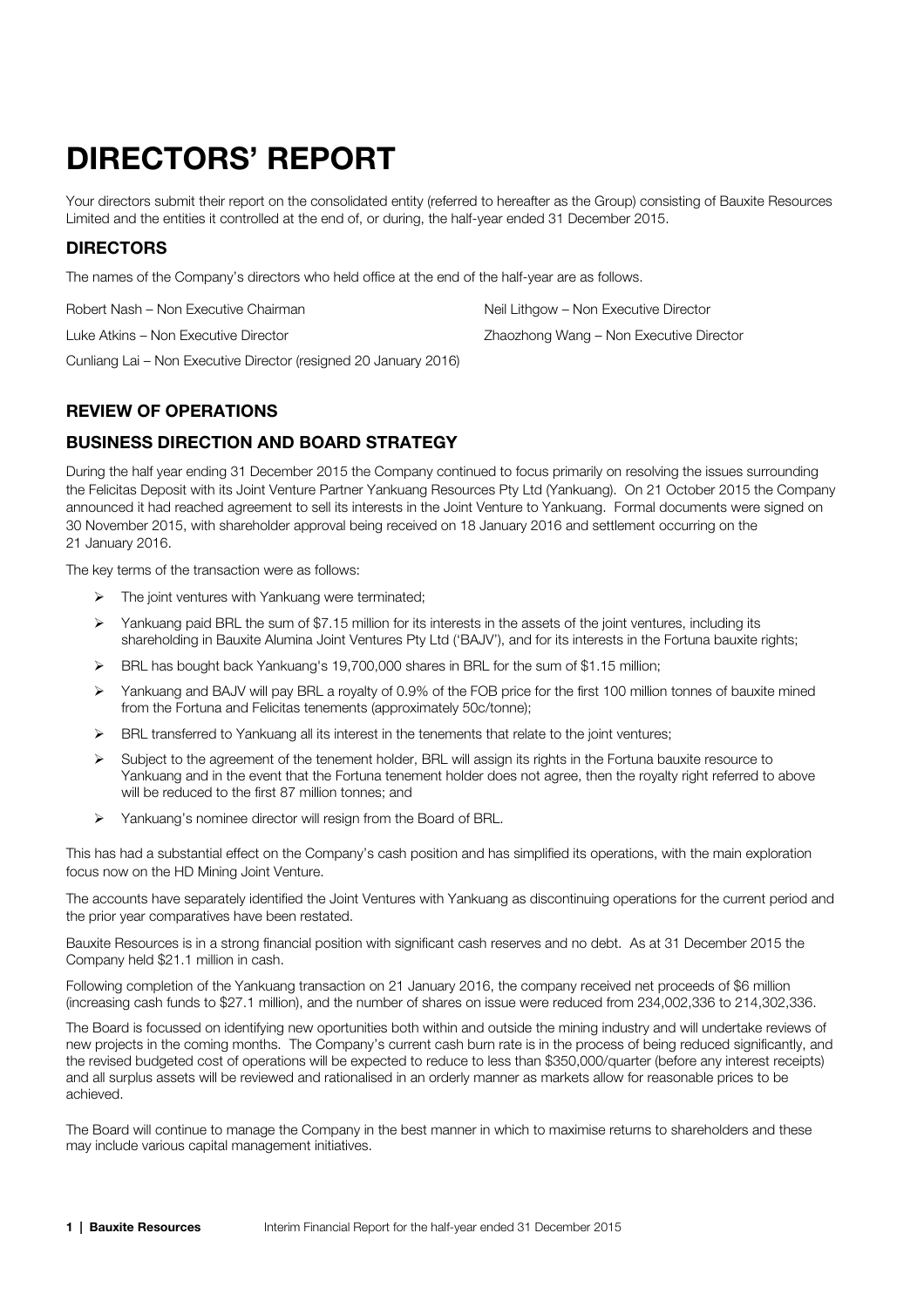## DIRECTORS' REPORT CONT.

### BOARD AND MANAGEMENT CHANGES

On the 22 October 2015 Mr Peter Canterbury resigned from the Board as Chief Executive Officer and Executive Director of the Company. Mr Sam Middlemas was appointed as Chief Executive Officer. As part of the Yankuang transaction Mr Cunliang Lai resigned from the Board on 21 January 2016.

### AUDITOR'S INDEPENDENCE DECLARATION

A copy of the auditor's independence declaration as required under section 307C of the Corporations Act 2001 is set out on page 3 for the half-year ended 31 December 2015.

Signed in accordance with a resolution of the directors.

M<br>M

Robert Nash Chairman Perth, 11 March 2016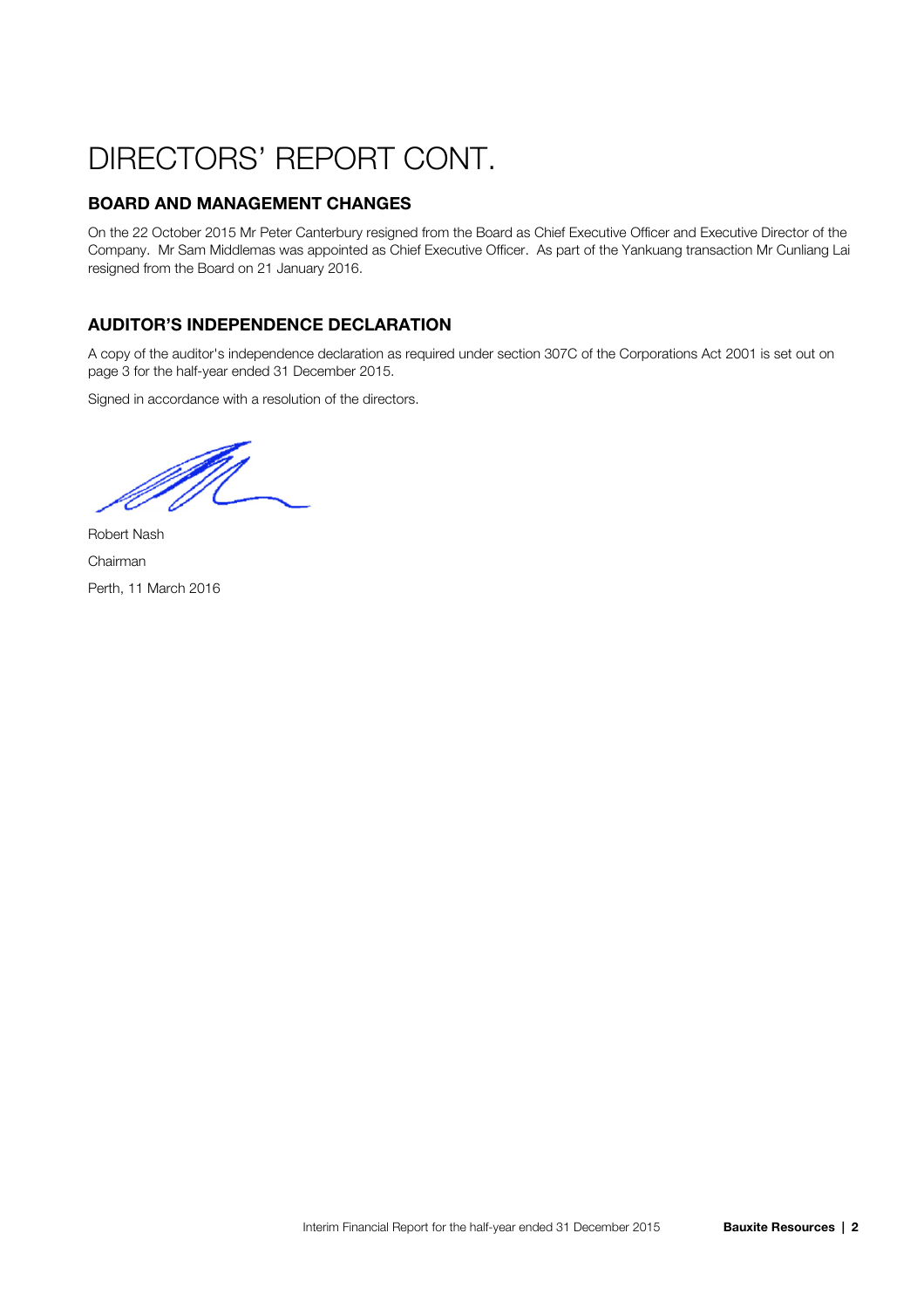### AUDITORS' INDEPENDENCE DECLARATION

### **MOORE STEPHENS**

Level 15, Exchange Tower 2 The Esplanade Perth WA 6000

PO Box 5785, St Georges Terrace WA 6831

T +61 (0)8 9225 5355 F +61 (0)8 9225 6181

www.moorestephens.com.au

#### **AUDITOR'S INDEPENDENCE DECLARATION UNDER S307C OF THE** *CORPORATIONS ACT 2001*  **TO THE DIRECTORS OF BAUXITE RESOURCES LIMITED**

As lead auditor for the review of Bauxite Resources Limited for the half-year ended 31 December 2015, I declare that, to the best of my knowledge and belief, there have been:

- no contraventions of the auditor independence requirements of the Corporations Act 2001 in relation to the review; and
- no contraventions of any applicable code of professional conduct in relation to the review.

Junta Tr

MOURE STEPHENS

**Suan-Lee Tan Moore Stephens Partner Chartered Accountants** 

Signed at Perth this 11<sup>th</sup> day of March 2016

Liability limited by a scheme approved under Professional Standards Legislation. Moore Stephens ABN 16 874 357 907. An independent member of Moore Stephens International Limited - members in principal cities throughout the world. The Perth Moore Stephens firm is not a partner or agent of any other Moore Stephens firm.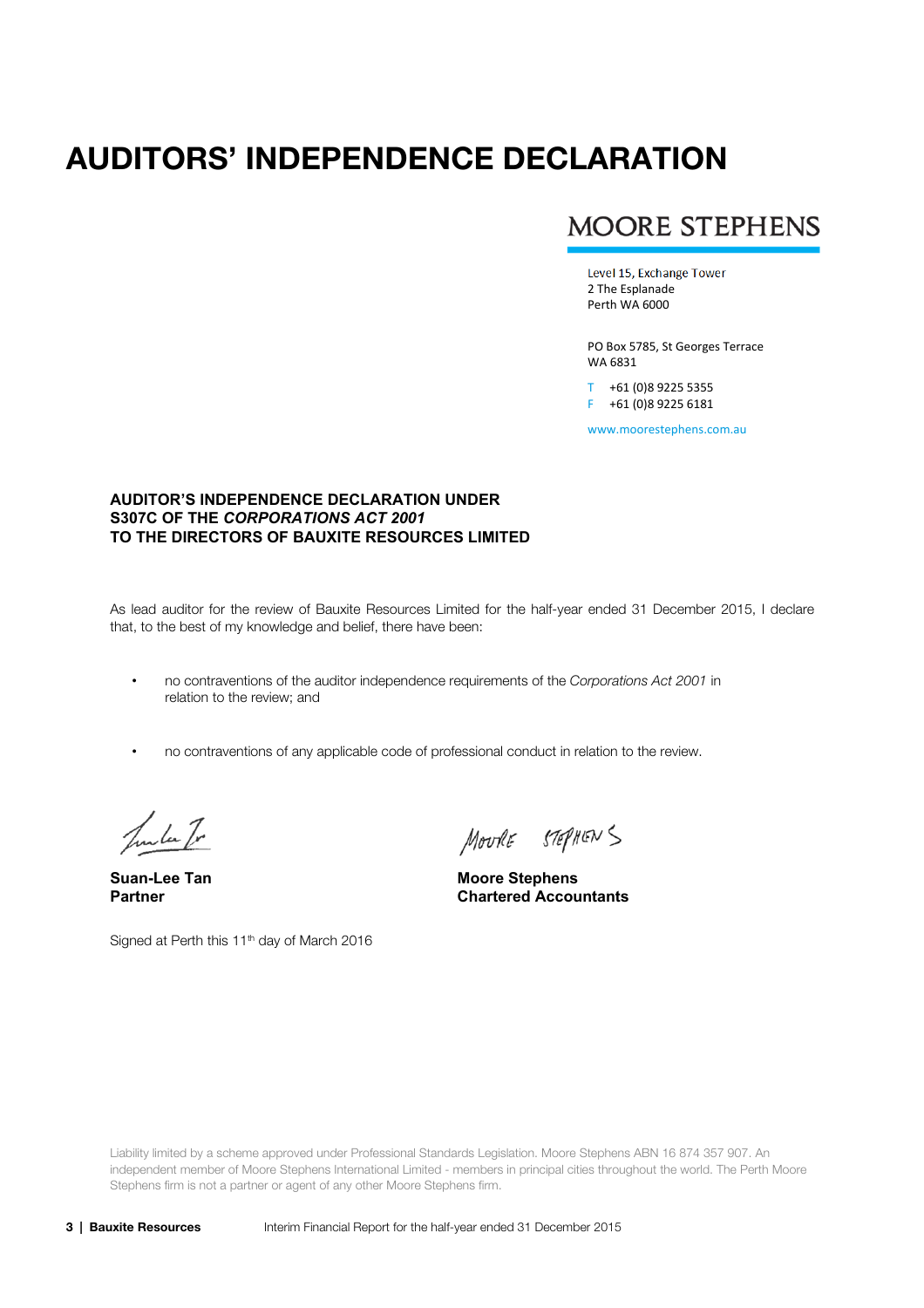### STATEMENT OF PROFIT OR LOSS AND OTHER COMPREHENSIVE INCOME

HALF-YEAR ENDED 31 DECEMBER 2015

|                                                            | <b>Notes</b>   | <b>Consolidated Group</b> |                  |
|------------------------------------------------------------|----------------|---------------------------|------------------|
|                                                            |                | 31/12/2015<br>\$          | 31/12/2014<br>\$ |
|                                                            |                |                           | (Restated)       |
| <b>Continuing operations</b>                               |                |                           |                  |
| Recoupment of exploration costs                            | 2              | 158,899                   | 185,424          |
| Other income                                               | 2              | 59,174                    | 110,677          |
| Interest income                                            | $\overline{2}$ | 318,641                   | 568,815          |
| Employee benefits expense                                  |                | (725, 459)                | (578, 838)       |
| Exploration expenses as incurred                           |                | (334, 597)                | (616, 260)       |
| Bankable feasibility and other studies                     |                |                           | (1, 217)         |
| Administration expenses                                    |                | (753, 246)                | (833, 103)       |
| Litigation settlement                                      |                |                           | (5,250,000)      |
| Depreciation and amortisation expense                      | $\overline{2}$ | (293, 373)                | (170, 024)       |
| Gain/(loss) on disposal of fixed assets                    |                | 81,567                    | 91               |
| Share-based payments expense                               |                | (90, 388)                 | (84, 433)        |
| Profit / (loss) before income tax                          | $\overline{2}$ | (1, 578, 782)             | (6,668,868)      |
| Income tax expense                                         |                |                           |                  |
| Loss after income tax expense from continuing operations   |                | (1, 578, 782)             | (6,668,868)      |
| Loss after income tax expense from discontinued operations | 3              | (536,988)                 | (747, 490)       |
| Loss after income tax expense for the half-year            |                | (2, 115, 770)             | (7,416,358)      |
| Other comprehensive income                                 |                |                           |                  |
| Other comprehensive income for the period, net of tax      |                |                           |                  |
| Total comprehensive income/(loss) for the period           |                | (2, 115, 770)             | (7, 416, 358)    |
| Loss for the half-year is attributable to:                 |                |                           |                  |
| Continuing operations                                      |                | (1,578,782)               | (6,668,868)      |
| Discontinuing operations                                   |                | (536, 988)                | (747, 490)       |
| Owners of Bauxite Resources Limited                        |                | (2, 115, 770)             | (7,416,358)      |
|                                                            |                | (2, 115, 770)             | (7,416,358)      |
| Earnings per share                                         |                |                           |                  |
| From continuing and discontinued operations:               |                |                           |                  |
| Basic earnings per share (cents)                           |                | (0.91)                    | (3.20)           |
| Diluted earnings per share (cents)                         |                | (0.90)                    | (3.17)           |
| From continuing operations:                                |                |                           |                  |
| Basic earnings per share (cents)                           |                | (0.68)                    | (2.88)           |
| Diluted earnings per share (cents)                         |                | (0.67)                    | (2.85)           |
| From discontinued operations:                              |                |                           |                  |
| Basic earnings per share (cents)                           |                | (0.23)                    | (0.32)           |
| Diluted earnings per share (cents)                         |                | (0.23)                    | (0.32)           |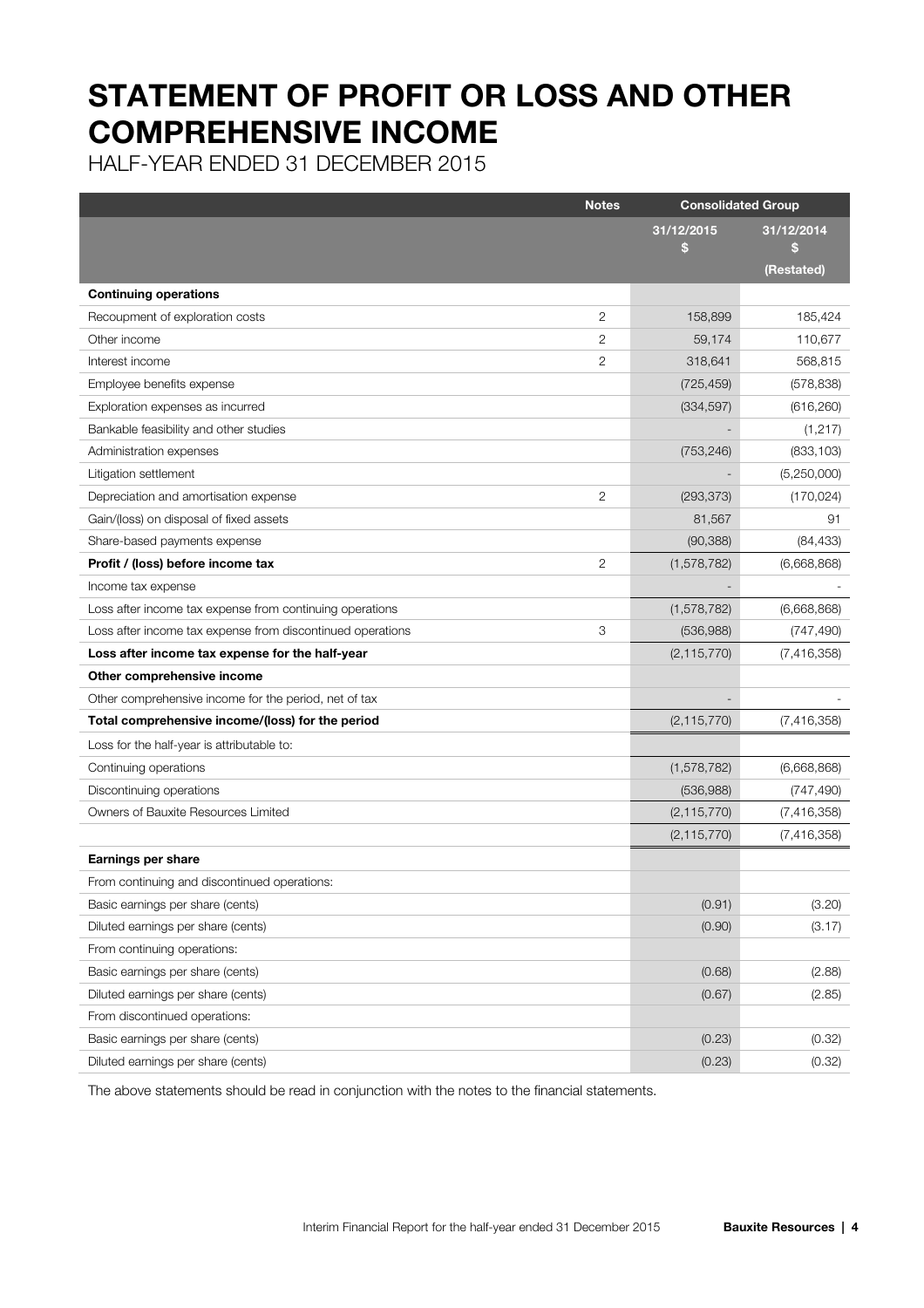## STATEMENT OF FINANCIAL POSITION

AS AT 31 DECEMBER 2015

| <b>Notes</b>                             | <b>Consolidated Group</b>  |                  |
|------------------------------------------|----------------------------|------------------|
|                                          | 31/12/2015<br>$\mathbf{s}$ | 30/06/2015<br>\$ |
| <b>CURRENT ASSETS</b>                    |                            |                  |
| Cash and cash equivalents                | 21,086,804                 | 22,998,193       |
| Trade and other receivables              | 1,061,455                  | 735,996          |
| <b>TOTAL CURRENT ASSETS</b>              | 22,148,259                 | 23,734,189       |
|                                          |                            |                  |
| <b>NON CURRENT ASSETS</b>                |                            |                  |
| Other financial assets                   | 204,158                    | 360,358          |
| Property, plant and equipment            | 3,040,924                  | 3,515,396        |
| <b>TOTAL NON CURRENT ASSETS</b>          | 3,245,082                  | 3,875,754        |
| <b>TOTAL ASSETS</b><br>$\overline{2}$    | 25,393,341                 | 27,609,943       |
|                                          |                            |                  |
| <b>CURRENT LIABILITIES</b>               |                            |                  |
| Trade and other payables                 | 95,662                     | 226,230          |
| Provisions                               | 21,084                     | 79,781           |
| <b>TOTAL CURRENT LIABILITIES</b>         | 116,746                    | 306,011          |
|                                          |                            |                  |
| <b>TOTAL LIABILITIES</b>                 | 116,746                    | 306,011          |
| <b>NET ASSETS</b>                        | 25,276,595                 | 27,303,932       |
|                                          |                            |                  |
| <b>EQUITY</b>                            |                            |                  |
| Contributed equity                       | 78,507,111                 | 78,401,613       |
| Reserves                                 | 673,827                    | 690,892          |
| Retained earnings / (accumulated losses) | (53,904,343)               | (51, 788, 573)   |
| <b>TOTAL EQUITY</b>                      | 25,276,595                 | 27,303,932       |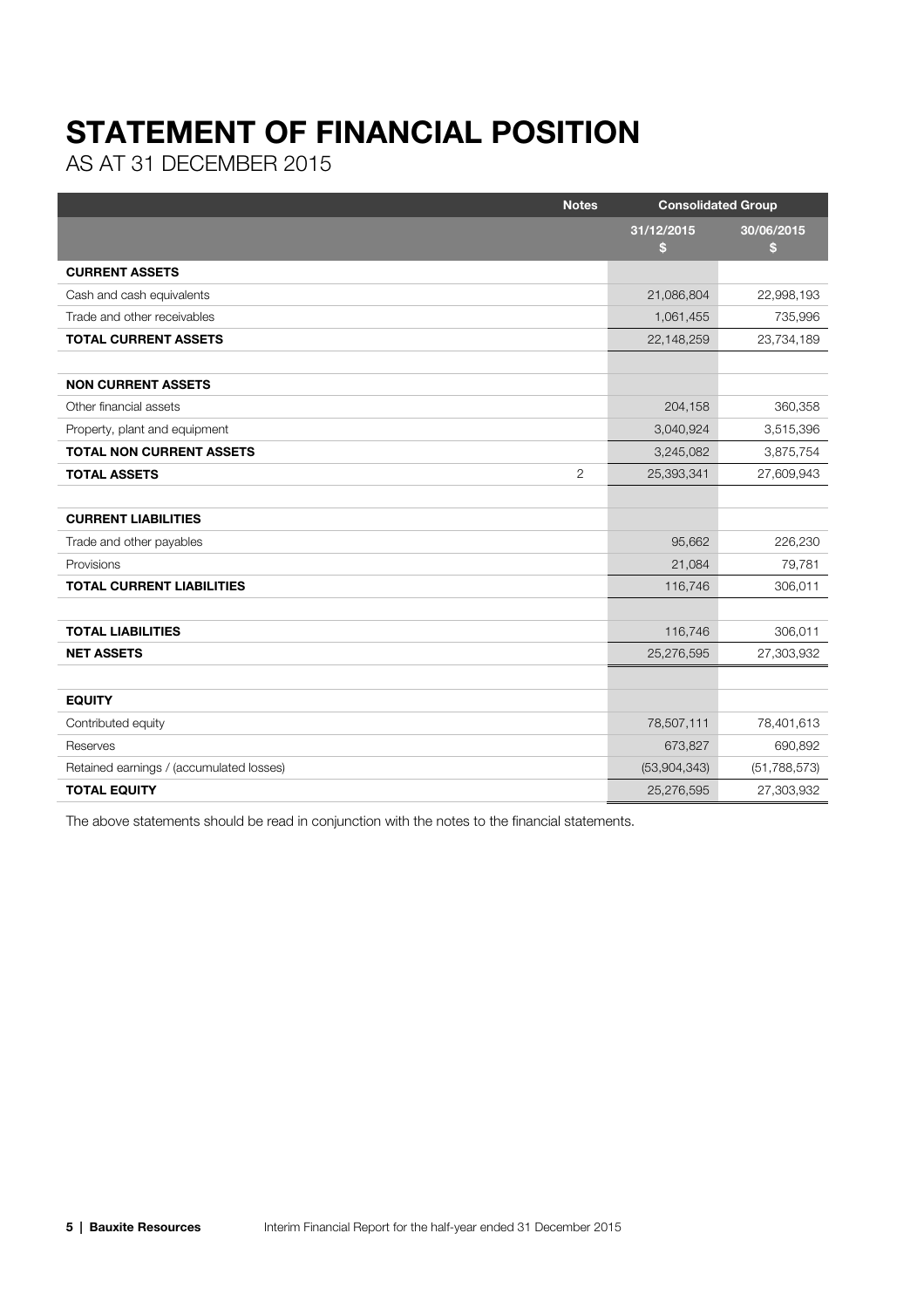# STATEMENT OF CHANGES IN EQUITY

AS AT 31 DECEMBER 2015

| <b>Consolidated Group</b>                           | <b>Notes</b> | <b>Issued</b><br><b>Ordinarv</b><br>Capital | <b>Option</b><br><b>Reserve</b> | <b>Retained</b><br><b>Earnings</b> | <b>Total</b>  |
|-----------------------------------------------------|--------------|---------------------------------------------|---------------------------------|------------------------------------|---------------|
|                                                     |              | S                                           | \$                              | \$                                 | \$            |
| Balance at 1 July 2014                              |              | 87,651,716                                  | 580,953                         | (41, 166, 374)                     | 47,066,295    |
| Loss for the period                                 |              |                                             |                                 | (7,416,358)                        | (7, 416, 358) |
| Other comprehensive income                          |              |                                             |                                 |                                    |               |
| Total comprehensive income for the period           |              |                                             |                                 | (7,416,358)                        | (7,416,358)   |
| Return of capital                                   |              | (9,275,908)                                 |                                 |                                    | (9,275,908)   |
| Transaction costs associated with return of capital |              | (7, 744)                                    |                                 |                                    | (7, 744)      |
| Employee share options issued during the period     |              |                                             | 84,433                          |                                    | 84,433        |
| Balance at 31 December 2014                         |              | 78,368,064                                  | 665,386                         | (48, 582, 732)                     | 30,450,718    |
|                                                     |              |                                             |                                 |                                    |               |
| Balance at 1 July 2015                              |              | 78,401,613                                  | 690,892                         | (51, 788, 573)                     | 27,303,932    |
| Loss for the period                                 |              |                                             |                                 | (2, 115, 770)                      | (2, 115, 770) |
| Other comprehensive income                          |              |                                             |                                 |                                    |               |
| Total comprehensive income for the period           |              |                                             |                                 | (2, 115, 770)                      | (2, 115, 770) |
| Employee shares issued during the period            |              | 107,452                                     | (107, 452)                      |                                    |               |
| Transaction costs associated with employee shares   |              | (1,954)                                     |                                 |                                    | (1,954)       |
| Employee share options issued during the period     |              |                                             | 90,387                          |                                    | 90,387        |
| <b>Balance at 31 December 2015</b>                  |              | 78,507,111                                  | 673,827                         | (53,904,343)                       | 25,276,595    |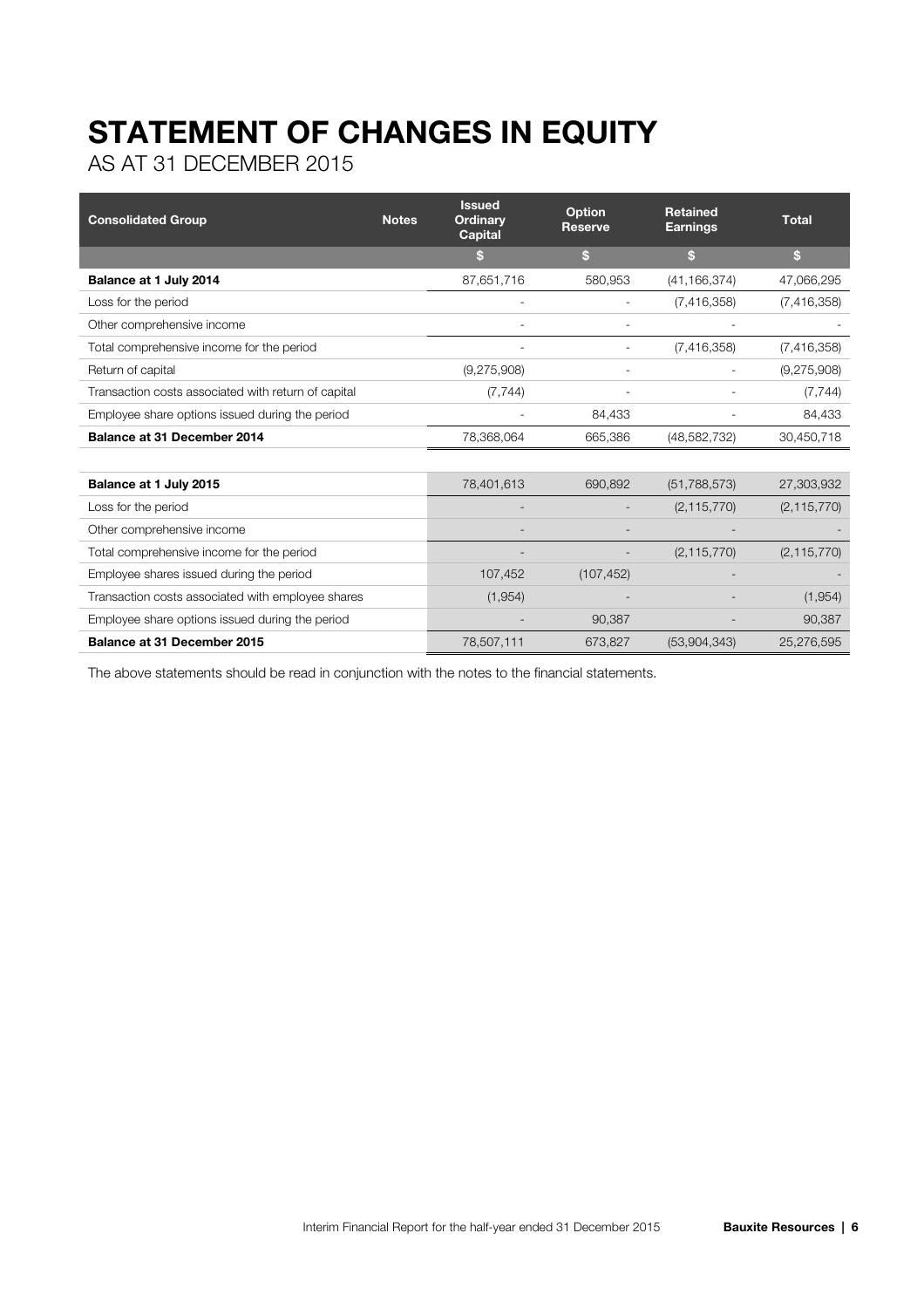# STATEMENT OF CASH FLOW

HALF-YEAR ENDED 31 DECEMBER 2015

| <b>Notes</b>                                                     |                  | <b>Consolidated Group</b> |
|------------------------------------------------------------------|------------------|---------------------------|
|                                                                  | 31/12/2015<br>S. | 31/12/2014<br>S           |
| <b>CASH FLOWS FROM OPERATING ACTIVITIES</b>                      |                  |                           |
| Receipts from customers                                          | 14,942           | 519,229                   |
| Payments to suppliers and employees                              | (1,789,338)      | (1,621,095)               |
| Payments for exploration expenditure                             | (722, 276)       | (1,307,577)               |
| Payment for litigation settlement                                |                  | (5,250,000)               |
| Interest received                                                | 328,737          | 655,003                   |
| NET CASH INFLOW/(OUTFLOW) FROM OPERATING ACTIVITIES              | (2, 167, 935)    | (7,004,440)               |
|                                                                  |                  |                           |
| <b>CASH FLOWS FROM INVESTING ACTIVITIES</b>                      |                  |                           |
| Recoup/(payment) of security deposit                             |                  |                           |
| Receipts from sales of property, plant & equipment               | 258,500          | 91                        |
| Payments for property, plant and equipment                       |                  | (3,576)                   |
| NET CASH INFLOW/ (OUTFLOW) FROM INVESTING ACTIVITIES             | 258,500          | (3,485)                   |
|                                                                  |                  |                           |
| <b>CASH FLOWS FROM FINANCING ACTIVITIES</b>                      |                  |                           |
| Payment for return of capital                                    |                  | (9, 283, 652)             |
| Payment of share issue costs                                     | (1,954)          |                           |
| NET CASH INFLOW FROM FINANCING ACTIVITIES                        | (1,954)          | (9,283,652)               |
|                                                                  |                  |                           |
| NET (DECREASE)/INCREASE IN CASH AND CASH EQUIVALENTS             | (1, 911, 389)    | (16, 291, 577)            |
| Cash and cash equivalents at the beginning of the financial year | 22,998,193       | 40,935,260                |
| CASH AND CASH EQUIVALENTS AT THE END OF THE FINANCIAL YEAR       | 21,086,804       | 24.643.683                |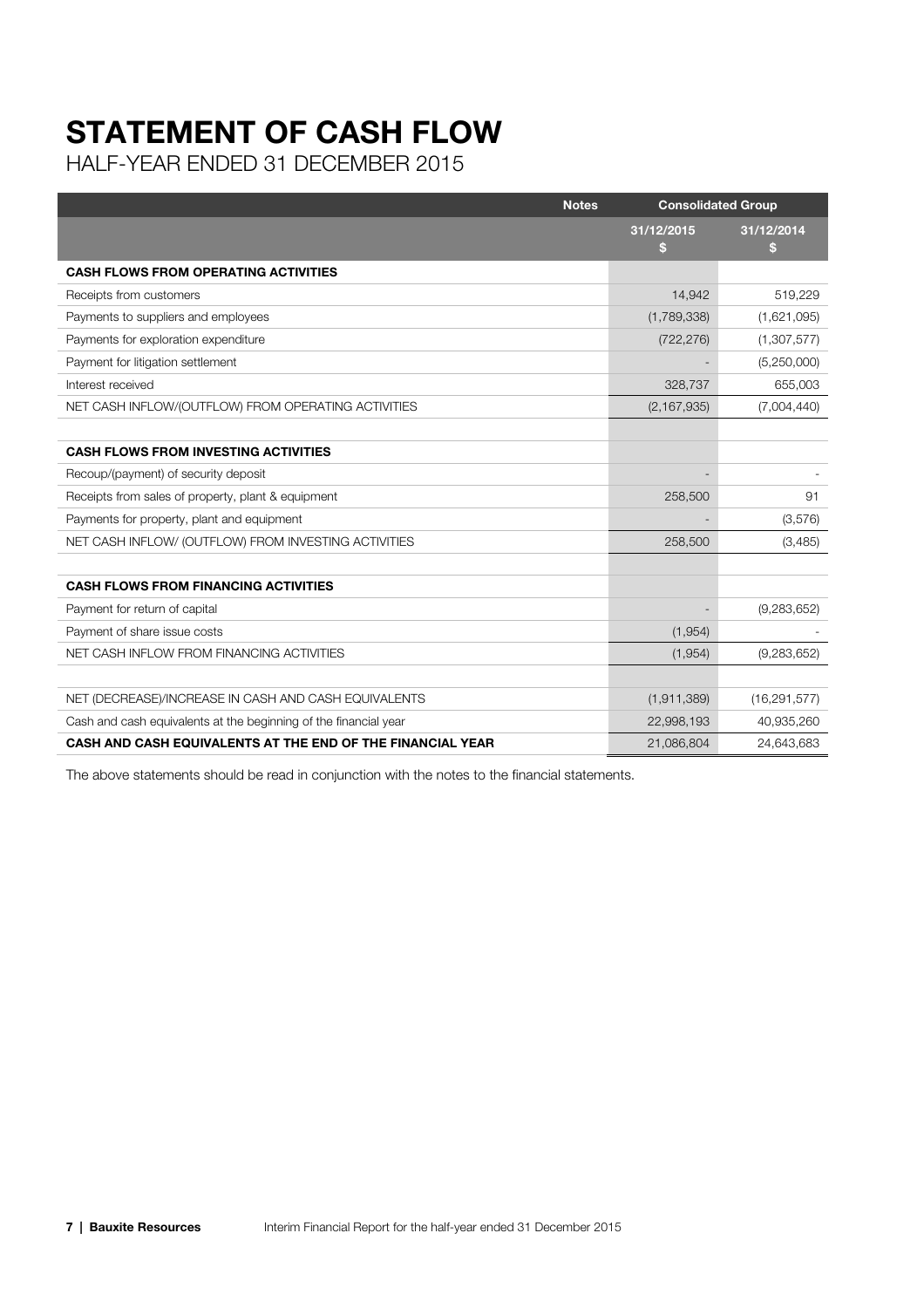## NOTES TO THE FINANCIAL STATEMENTS

#### 1. SUMMARY OF SIGNIFICANT ACCOUNTING POLICIES

This financial report includes the consolidated financial statements and notes of Bauxite Resources Limited and controlled entities ("Consolidated Group" or "Group"). The financial statements were authorised for issue on 11 March 2016 by the directors of the Company.

#### (a) Basis of preparation

This general purpose financial report has been prepared in accordance with requirements of the Corporations Act 2001 and Australian Accounting Standard AASB 134. The Group is a for-profit entity for financial reporting purposes under Australian Accounting Standards.

This interim financial report is intended to provide users with an update on the latest annual financial statements of the Group. As such, it does not contain information that represents relatively insignificant changes occurring during the half-year within the Group. It is therefore recommended that this financial report be read in conjunction with the annual financial statements of the Group for the year ended 30 June 2015, together with any public announcements made during the following half-year. The same accounting policies and methods of computation have been followed in this interim financial report as were applied in the most recent annual financial statements.

#### (b) Restatement of Comparatives

During the half year, the Directors entered into agreements with Yankuang Resources Pty Ltd to sell the Company's interests in the Alumina Refinery Joint Venture, Bauxite Resources Joint Venture and its 50% shareholding in Bauxite Alumina Joint Venture Pty Ltd.

Although the sale was not completed until 21 January 2016, these joint arrangements are considered as discontinued operations pursuant to AASB 5. The results of discontinued operations are presented separately on the face of the statement of profit or loss and other comprehensive income. Comparative amounts for the half year ended 31 December 2014 have been restated to present the above joint arrangements as discontinued operations (see table below for details).

The net gains or losses relating to the sale of these joint interests shall be recognised in the 30 June 2016 year-end financial statements of the Group.

(i) Adjustments made to statement of profit or loss and other comprehensive income

|                                                               | Half-year ended 31 December 2014     |                    |              |
|---------------------------------------------------------------|--------------------------------------|--------------------|--------------|
|                                                               | <b>Previously</b><br><b>Reported</b> | AASB <sub>51</sub> | As presented |
| <b>Continuing operations</b>                                  |                                      |                    |              |
| Recoupment of exploration costs                               | 185,424                              |                    | 185,424      |
| Other income                                                  | 110,594                              | 83                 | 110,677      |
| Interest income                                               | 573,913                              | (5,098)            | 568,815      |
| Employee benefits expense                                     | (578, 838)                           |                    | (578, 838)   |
| Exploration expenses as incurred                              | (1, 195, 771)                        | 579,511            | (616, 260)   |
| Bankable feasibility and other studies                        | (153,004)                            | 151,787            | (1,217)      |
| Administration expenses                                       | (833, 103)                           |                    | (833, 103)   |
| Litigation settlement                                         | (5,250,000)                          |                    | (5,250,000)  |
| Depreciation and amortisation expense                         | (191, 231)                           | 21,207             | (170, 024)   |
| Gain/(loss) on disposal of fixed assets                       | 91                                   |                    | 91           |
| Share-based payments expense                                  | (84, 433)                            |                    | (84, 433)    |
| Share of net profits of associates and joint venture entities |                                      |                    |              |
| Profit / (loss) before income tax                             | (7, 416, 358)                        | 747,490            | (6,668,868)  |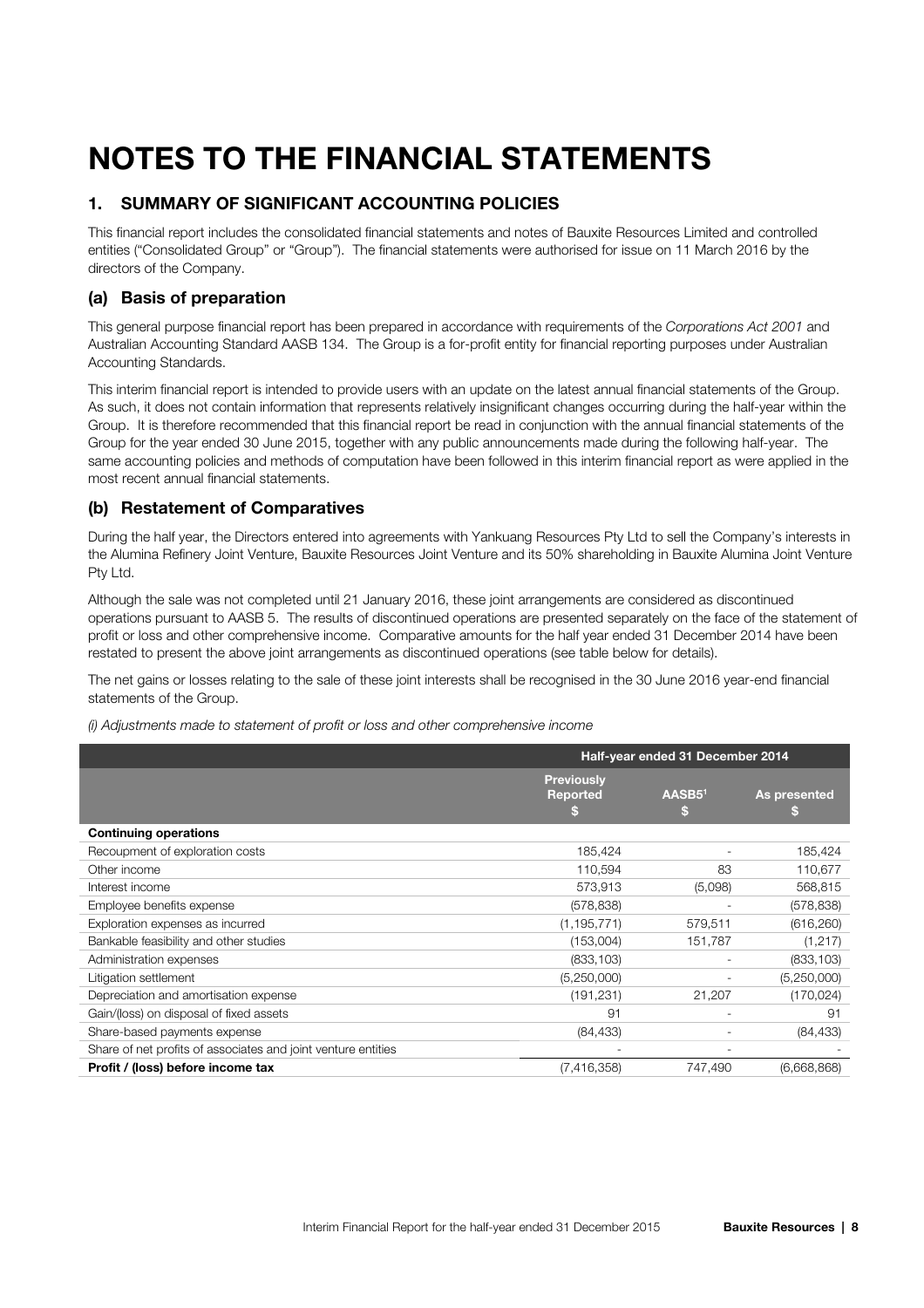# NOTES TO THE FINANCIAL STATEMENTS CONT.

(i) Continued - Adjustments made to statement of profit or loss and other comprehensive income

|                                                            | Half-year ended 31 December 2014          |             |                   |
|------------------------------------------------------------|-------------------------------------------|-------------|-------------------|
|                                                            | <b>Previously</b><br><b>Reported</b><br>S | AASB51<br>S | As presented<br>S |
| Profit / (loss) before income tax                          | (7,416,358)                               | 747,490     | (6,668,868)       |
| Income tax expense                                         |                                           |             |                   |
| Loss after income tax expense from continuing operations   | (7,416,358)                               | 747,490     | (6,668,868)       |
| Loss after income tax expense from discontinued operations |                                           | (747, 490)  | (747, 490)        |
| Loss after income tax expense for the half-year            | (7, 416, 358)                             |             | (7,416,358)       |
| Other comprehensive income                                 |                                           |             |                   |
| Other comprehensive income for the period, net of tax      |                                           |             |                   |
| Total comprehensive income/(loss) for the period           | (7,416,358)                               |             | (7,416,358)       |
| Loss for the half-year is attributable to:                 |                                           |             |                   |
| Continuing operations                                      | (7, 416, 358)                             | 747,490     | (6,668,868)       |
| Discontinuing operations                                   |                                           | (747, 490)  | (747, 490)        |
| Owners of Bauxite Resources Limited                        | (7, 416, 358)                             |             | (7, 416, 358)     |
|                                                            | (7, 416, 358)                             |             | (7,416,358)       |
| Earnings per share                                         |                                           |             |                   |
| From continuing and discontinued operations:               |                                           |             |                   |
| Basic earnings per share (cents)                           | (3.20)                                    |             | (3.20)            |
| Diluted earnings per share (cents)                         | (3.17)                                    |             | (3.17)            |
| From continuing operations:                                |                                           |             |                   |
| Basic earnings per share (cents)                           | (3.20)                                    | 0.32        | (2.88)            |
| Diluted earnings per share (cents)                         | (3.17)                                    | 0.32        | (2.85)            |
| From discontinued operations:                              |                                           |             |                   |
| Basic earnings per share (cents)                           |                                           | (0.32)      | (0.32)            |
| Diluted earnings per share (cents)                         |                                           | (0.32)      | (0.32)            |

Note 1 – Effect of change in accounting policy

### 2. OPERATING SEGMENTS

#### (i) Segment performance

|                                                                                                                                                                                                       | <b>Exploration</b> | <b>BFS &amp; other</b><br>studies | <b>Administration</b><br>& other | <b>Total</b> |
|-------------------------------------------------------------------------------------------------------------------------------------------------------------------------------------------------------|--------------------|-----------------------------------|----------------------------------|--------------|
|                                                                                                                                                                                                       | S                  | S                                 | \$                               | \$           |
| Half-year ended 31 December 2015                                                                                                                                                                      |                    |                                   |                                  |              |
| <b>REVENUE</b>                                                                                                                                                                                        |                    |                                   |                                  |              |
| External sales                                                                                                                                                                                        | 158,899            | ٠                                 | ٠                                | 158,899      |
| Interest revenue                                                                                                                                                                                      | ٠                  |                                   | 318,641                          | 318,641      |
| Other revenue                                                                                                                                                                                         | ٠                  |                                   | 59,174                           | 59,174       |
| <b>Total segment revenue</b>                                                                                                                                                                          | 158,899            |                                   | 377,815                          | 536,714      |
|                                                                                                                                                                                                       |                    |                                   |                                  |              |
| Segment net loss before tax                                                                                                                                                                           | (175, 698)         |                                   | (1, 109, 711)                    | (1,285,409)  |
| Reconciliation of segment result to group net profit / loss for before tax<br>Amounts not included in segment result but reviewed by Board<br>- Depreciation and amortisation<br>- Income tax expense |                    |                                   |                                  | (293,373)    |
| Net loss before tax from continuing operations                                                                                                                                                        |                    |                                   |                                  | (1,578,782)  |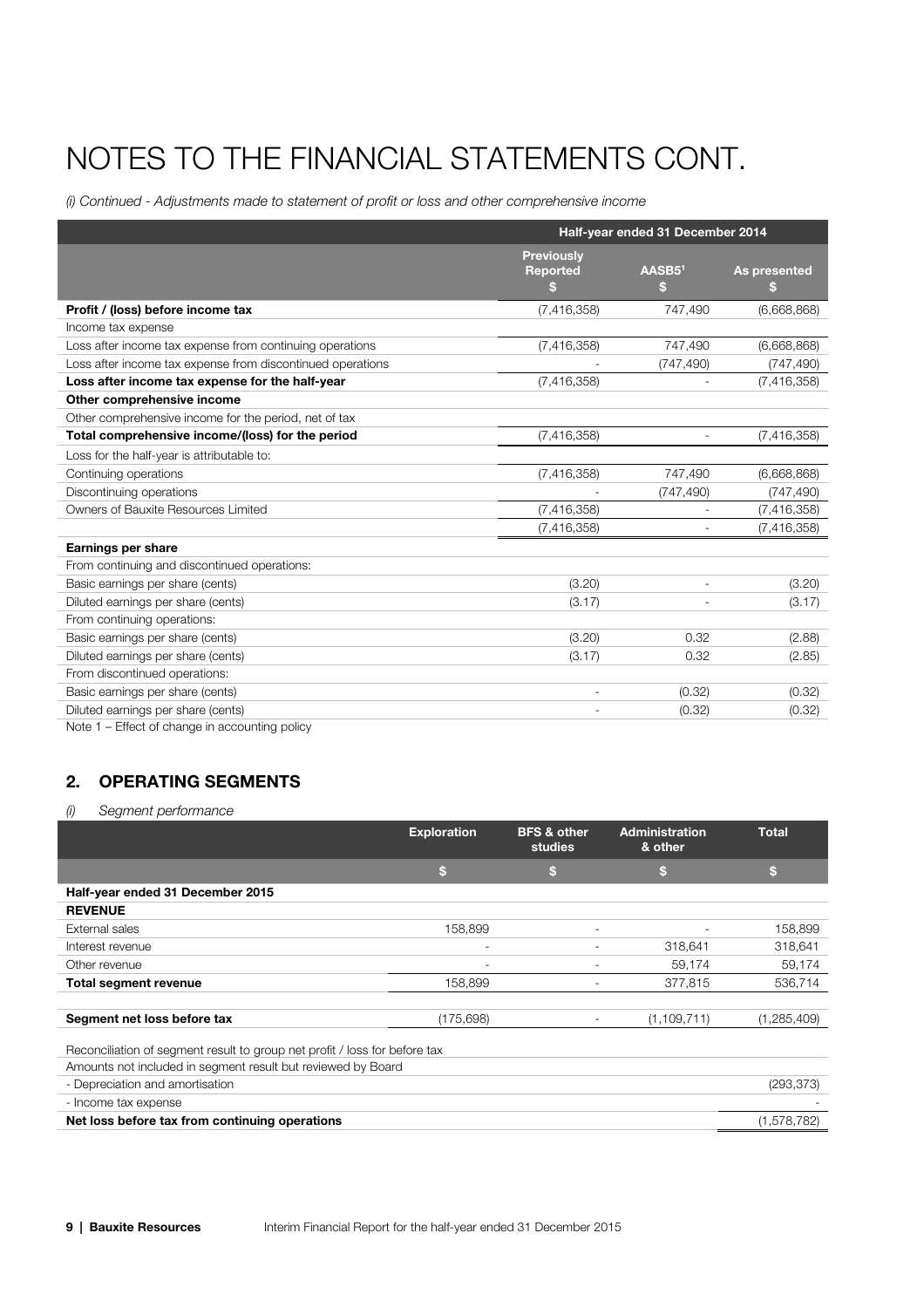# NOTES TO THE FINANCIAL STATEMENTS CONT.

|                                                                                                                                            | <b>Exploration</b> | <b>BFS &amp; other</b><br>studies | <b>Administration</b><br>& other | Total        |
|--------------------------------------------------------------------------------------------------------------------------------------------|--------------------|-----------------------------------|----------------------------------|--------------|
|                                                                                                                                            | \$                 | \$                                | \$                               | $\mathbf{s}$ |
| Half-year ended 31 December 2014                                                                                                           |                    |                                   |                                  |              |
| <b>REVENUE</b>                                                                                                                             |                    |                                   |                                  |              |
| External sales                                                                                                                             | 185,424            |                                   |                                  | 185,424      |
| Interest revenue                                                                                                                           |                    |                                   | 568,815                          | 568,815      |
| Other revenue                                                                                                                              | ۰                  | ٠                                 | 110,677                          | 110,677      |
| <b>Total segment revenue</b>                                                                                                               | 185,424            | ٠                                 | 679,492                          | 864,916      |
|                                                                                                                                            |                    |                                   |                                  |              |
| Segment net loss before tax                                                                                                                | (430, 836)         | (1, 217)                          | (6,066,791)                      | (6,498,844)  |
| Reconciliation of segment result to group net profit / loss for the period<br>Amounts not included in segment result but reviewed by Board |                    |                                   |                                  |              |
| - Depreciation and amortisation                                                                                                            |                    |                                   |                                  | (170, 024)   |
| - Income tax expense                                                                                                                       |                    |                                   |                                  |              |
| Net loss before tax from continuing operations                                                                                             |                    |                                   |                                  | (6,668,868)  |
| Segment assets<br>(ii)                                                                                                                     |                    |                                   |                                  |              |
|                                                                                                                                            | <b>Exploration</b> | <b>BFS &amp; other</b><br>studies | <b>Administration</b><br>& other | <b>Total</b> |

|                        |         | 500000 | а опет     |            |
|------------------------|---------|--------|------------|------------|
|                        | h.      |        |            | h.         |
| As at 31 December 2015 |         |        |            |            |
| Segment assets         | 284,644 |        | 25,108,697 | 25,393,341 |
| Total group assets     |         |        |            | 25,393,341 |
|                        |         |        |            |            |
| As at 30 June 2015     |         |        |            |            |
| Segment assets         | 645,635 | 20,970 | 26,943,338 | 27,609,943 |
| Total group assets     |         |        |            | 27,609,943 |

### 3. DISCONTINUED OPERATIONS

On the 30 November 2015 it was announced that the final agreements with Yankuang for sale of the joint venture interest and buyback of shares was signed pending approval by BRL Shareholders and State-Owned Assets Supervision and Administration Commission of the Peoples Republic of China ("SASAC"). SASAC approval was granted on the 10 December 2015, BRL Shareholders approved the sale at an Extraordinary General Meeting on the 18 January 2016 and the sale completed on the 21 January 2016.

|                                                                       | <b>Consolidated Group</b> |                  |
|-----------------------------------------------------------------------|---------------------------|------------------|
|                                                                       | 31/12/2015<br>w           | 31/12/2014<br>ы. |
| Financial performance information                                     |                           |                  |
| Other income                                                          |                           | (83)             |
| Interest income                                                       | 1,868                     | 5,098            |
| Exploration expenses as incurred                                      | (437,586)                 | (579.511)        |
| Bankable feasibility and other studies                                | (97, 103)                 | (151, 787)       |
| Depreciation and amortisation expense                                 | (4, 167)                  | (21, 207)        |
| Profit / (loss) before income tax                                     | (536,988)                 | (747, 490)       |
| Income tax expense                                                    |                           |                  |
| Profit after income tax expense for the half-year                     | (536,988)                 | (747, 490)       |
| Profit / (loss) on disposal before income tax expense                 |                           |                  |
| Income tax expense                                                    |                           |                  |
| Profit / (loss) on disposal after income tax expense                  |                           |                  |
| Profit / (loss) after income tax expense from discontinued operations | (536,988)                 | (747,490)        |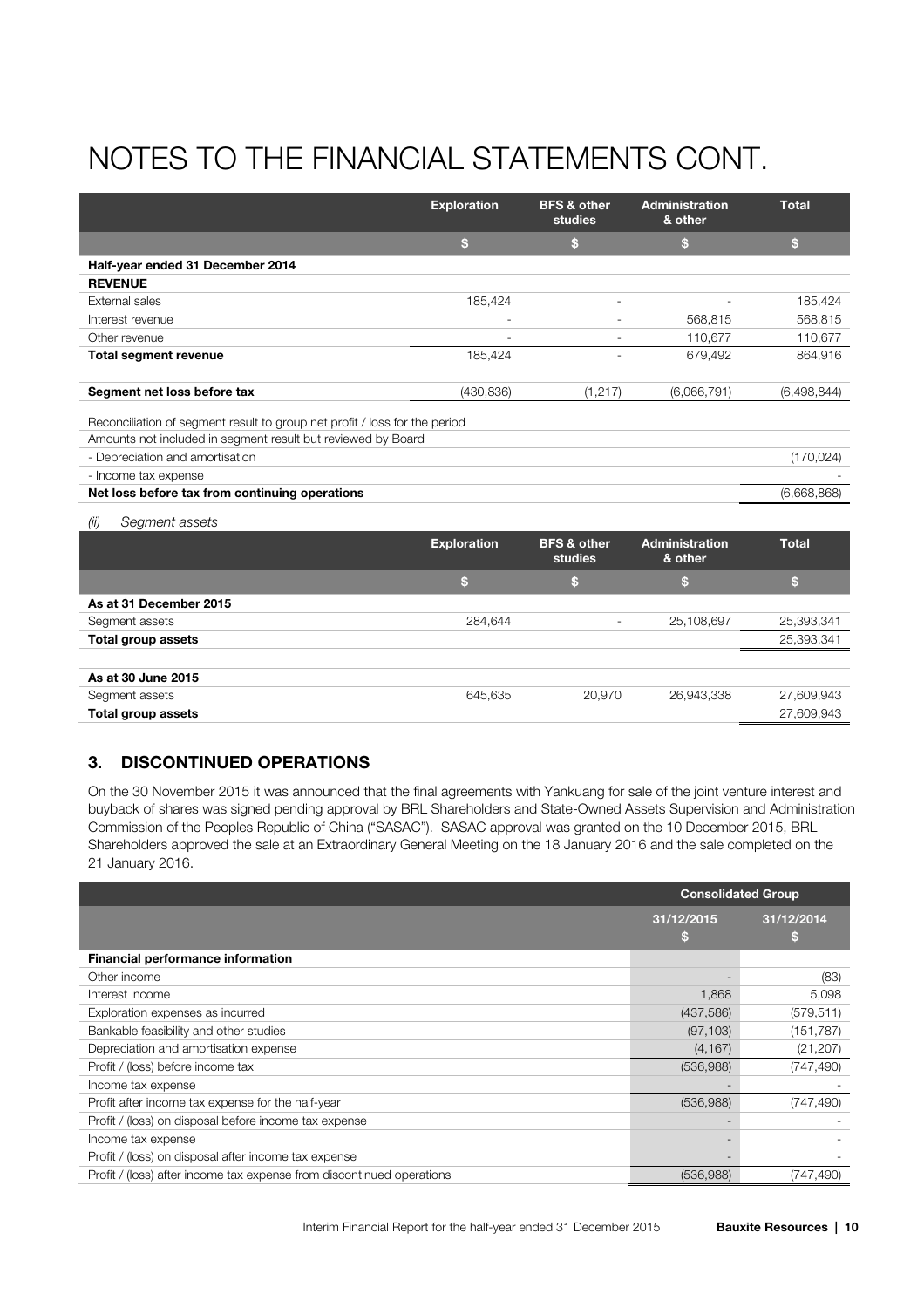# NOTES TO THE FINANCIAL STATEMENTS CONT.

|                                                                                     | <b>Consolidated Group</b> |            |
|-------------------------------------------------------------------------------------|---------------------------|------------|
|                                                                                     | 31/12/2015                | 31/12/2014 |
| <b>Cash flow information</b>                                                        |                           |            |
| Net cash inflow/(outflow) from operating activities                                 | (546,300)                 | (661, 345) |
| Net cash inflow/(outflow) from investing activities                                 |                           | (3,576)    |
| Net increase / (decrease) in cash and cash equivalents from discontinued operations | (546,300)                 | (664, 921) |

|                                                                         | <b>Consolidated</b><br><b>Group</b> |
|-------------------------------------------------------------------------|-------------------------------------|
|                                                                         | 31/12/2015<br>S                     |
| Carrying amounts of assets and liabilities from discontinued operations |                                     |
| Cash and cash equivalents                                               | 297,819                             |
| Trade and other receivables                                             | 341,819                             |
| Other financial assets                                                  | 1,403                               |
| Property, plant and equipment                                           | 27,178                              |
| Total assets                                                            | 668,219                             |
|                                                                         |                                     |
| Trade and other payables                                                | 3,480                               |
| Provisions                                                              | 3,060                               |
| <b>Total liabilities</b>                                                | 6,540                               |
| Net assets                                                              | 661,679                             |

### 4. CONTINGENCIES

The Company is not aware of any contingent liabilities as at 31 December 2015 or at the date of this report.

#### 5. EVENTS OCCURRING AFTER THE BALANCE SHEET DATE

The Company announced on the 21 January 2016 that the sale of its interests in the Bauxite Alumina Joint Ventures Pty Ltd, and the buy-back of all of Yankuang's shares in Bauxite Resources Limited had been completed following shareholder approval of the transaction at the Extraordinary General Meeting held on the 18 January 2016.

No other event that has arisen since 31 December 2015 which has significantly affected, or may significantly affect the operations of the Group, the result of those operations, or the state of affairs of the Group in subsequent financial years.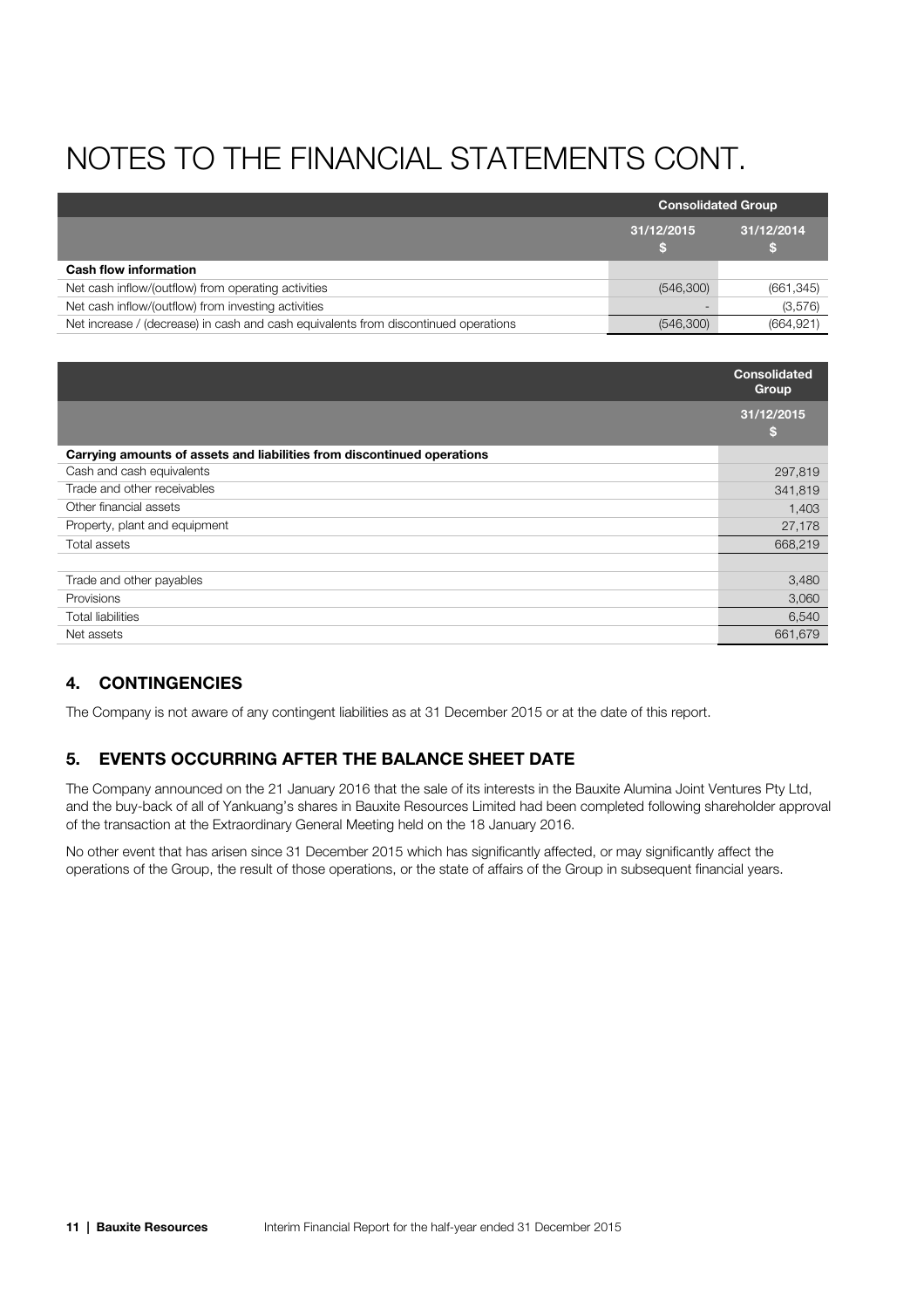### DIRECTORS' DECLARATION

In the opinions of the directors' of Bauxite Resources Limited (the "Company"):

- 1. the financial statements and notes as set on pages 4 to 11, are in accordance with the Corporations Act 2001, including:
	- a. complying with Accounting Standard AASB 134: Interim Financial Reporting; and
	- b. giving a true and fair view of the Company's and the consolidated entity's financial position as at 31 December 2015 and of their performance for the half-year ended on that date;
- 2. In the directors' opinion there are reasonable grounds to believe that the company will be able to pay its debts as and when they become due and payable.

This declaration is made in accordance with a resolution of the Board of Directors.

M

Robert Nash Chairman Perth, 11 March 2016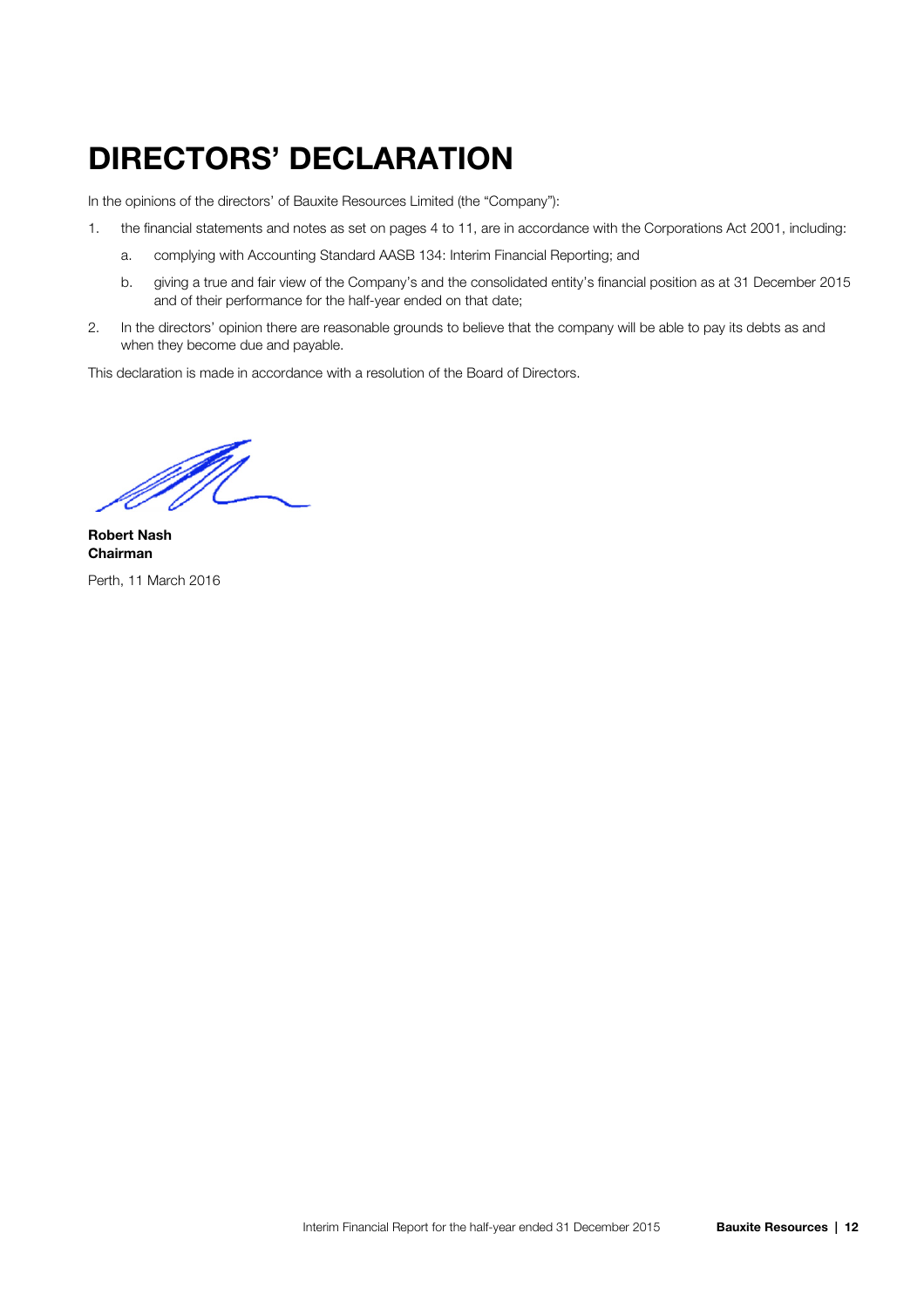### INDEPENDENT AUDIT REPORT

### **MOORE STEPHENS**

Level 15, Exchange Tower 2 The Esplanade Perth WA 6000

PO Box 5785, St Georges Terrace WA 6831

#### **INDEPENDENT AUDITOR'S REVIEW REPORT TO THE MEMBERS OF BAUXITE RESOURCES LIMITED AND ITS CONTROLLED ENTITIES**

www.moorestephens.com.au

T +61 (0)8 9225 5355 F +61 (0)8 9225 6181

#### **Report on the Half-year Financial Report**

We have reviewed the accompanying half-year financial report of Bauxite Resources Limited which comprises the consolidated condensed statement of financial position as at 31 December 2015, the consolidated condensed statement of profit or loss and other comprehensive income, consolidated condensed statement of changes in equity, the consolidated condensed statement of cash flows for the half-year ended on that date, notes comprising a summary of significant accounting policies and other explanatory information and the directors' declaration.

#### *Directors' Responsibility for the Half-Year Financial Report*

The directors of Bauxite Resources Limited are responsible for the preparation of the half-year financial report that gives a true and fair view in accordance with Australian Accounting Standards (including Australian Accounting Interpretations) and the *Corporations Act 2001* and for such internal control as the directors determine is necessary to enable the preparation of the half-year financial report that is free from material misstatement, whether due to fraud or error.

#### *Auditor's Responsibility*

Our responsibility is to express a conclusion on the half-year financial report based on our review. We conducted our review in accordance with Auditing Standard on Review Engagements ASRE 2410: Review of a Financial Report Performed by the Independent Auditor of the Entity, in order to state whether, on the basis of the procedures described, we have become aware of any matter that makes us believe that the half-year financial report is not in accordance with the *Corporations Act 2001* including: giving a true and fair view of Bauxite Resources Limited's financial position as at 31 December 2015 and its performance for the half-year ended on that date; and complying with Accounting Standard AASB 134: Interim Financial Reporting and the Corporations Regulations 2001. As the auditor of Bauxite Resources Limited, ASRE 2410 requires that we comply with the ethical requirements relevant to the audit of the annual financial report.

A review of a half-year financial report consists of making enquiries, primarily of persons responsible for financial and accounting matters, and applying analytical and other review procedures. A review is substantially less in scope than an audit conducted in accordance with Australian Auditing Standards and, consequently, does not enable us to obtain assurance that we would become aware of all significant matters that might be identified in an audit. Accordingly, we do not express an audit opinion.

#### *Independence*

In conducting our review, we have complied with the independence requirements of the *Corporations Act 2001*. We confirm that the independence declaration required by the Corporations Act 2001, which has been given to the directors of Bauxite Resources Limited, would be in the same terms if provided to the directors as at the time of this auditor's review report.

Liability limited by a scheme approved under Professional Standards Legislation. Moore Stephens ABN 16 874 357 907. An independent member of Moore Stephens International Limited - members in principal cities throughout the world. The Perth Moore Stephens firm is not a partner or agent of any other Moore Stephens firm.